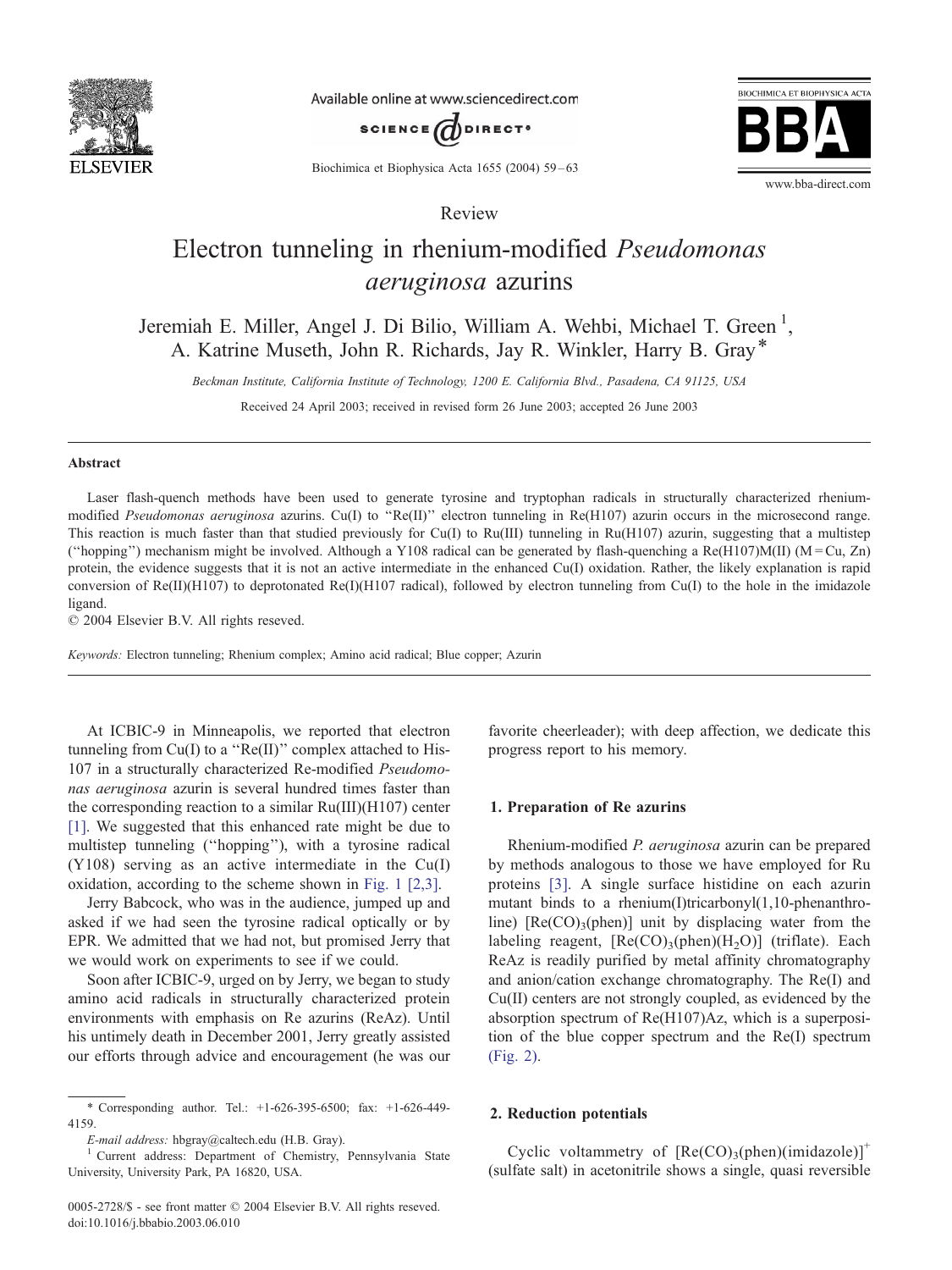<span id="page-1-0"></span>

Fig. 1. Structure of Re-labeled H83O/O107H azurin [Re(H107)Az] and a proposed hopping mechanism for Cu(I) oxidation [\[2,3\].](#page-3-0)

wave at 1.85 V vs. NHE [\[4\].](#page-3-0) The one-electron reduction of the complex occurs at  $-1.06$  V vs. NHE in acetonitrile. The modified Latimer diagram for the Re(I) complex shows that it is a powerful excited-state oxidant  $[Re(I)^*/]$  $Re(0) \sim 1.3$  V] as well as an excited-state reductant  $[Re(II)/Re(I)^* \sim -0.5 \text{ V}]$  [\(Fig. 3\).](#page-2-0)

## 3. The ''Re(II)'' oxidant

The excited state  $[Re(I)^*]$  has a lifetime of 70 ns, allowing bimolecular ET to an exogenous electron acceptor to take place [\[2,5\].](#page-3-0) Irreversible reaction of  $Re(I)^*$  with a Co(III) electron acceptor leads to formation of an oxidized rhenium fragment. DFT calculations of ''Re(II)'' indicate that the unpaired electron in this species has density on both the imidazole and the metal center. When the imidazole is protonated, most of the spin density of the radical resides on the rhenium (81%), but when the imidazole is deprotonated, as would be the case at pH 7, the spin density is largely on the imidazole  $(71\%)$  [\(Fig. 4\).](#page-3-0) Both of these "Re(II)" complexes are powerful oxidants; indeed, either should be able to generate a tyrosine or a tryptophan radical, whose potential is lower [\[6,7\].](#page-3-0)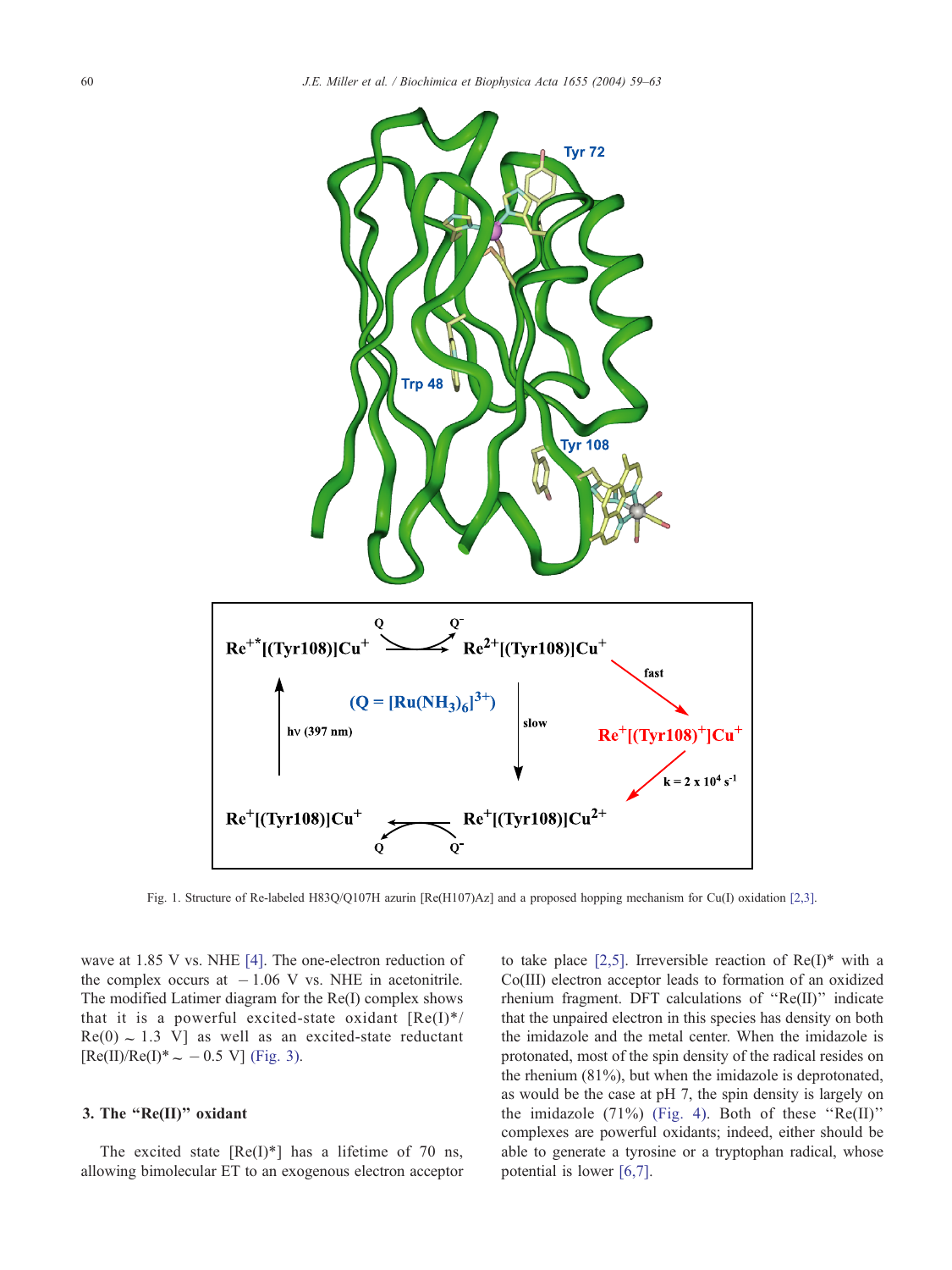## <span id="page-2-0"></span>4. Cu(I) to "Re(II)" electron tunneling

The rate of electron tunneling through RuAz drops off exponentially with distance, with a decay constant  $\beta \sim 1.1$  $A^{-1}$  (green dots, [Fig. 5A\)](#page-3-0) [2,8-12]. Analogous rates for ReAz are higher for every tunneling mutant examined (red dots, [Fig. 5A\)](#page-3-0). Initially, this finding puzzled us, as ET reactions in azurin at very high driving forces are predicted to be in the inverted region  $(-\Delta G^0 > \lambda)$  [13–15]. Inverted behavior, however, can be avoided if hopping occurs, as in the proposed mechanism shown in [Fig. 1.](#page-1-0)

To determine whether photogenerated ''Re(II)'' is capable of oxidizing an amino acid along an ET pathway, Zn(II) derivatives of Re(H83)Az and Re(H107)Az were studied.



Fig. 2. Solution absorption spectra in 50 mM KPi buffer, pH 7.2: (A) unlabeled H83Q/Q107H-Az, (B)  $[Re(CO)_3(phen)(imidazole)]^+(sulfate salt)$ , and (C) Re(H107)Az.



Fig. 3. Modified Latimer diagram for  $[Re(CO)3(phen)(imidazole)]^+$ (potentials vs. NHE). Data from [Ref. \[4\].](#page-3-0)

After flash/freeze/quench, the EPR spectrum of Re(H83)Az exhibited a signal attributable to a W48 radical [\[3\],](#page-3-0) and the spectrum of Re(H107)Az was clearly that of a tyrosine radical [\[3,16\].](#page-3-0)

To test the idea that  $Y108$ <sup>\*</sup> is an active intermediate in the Cu(I) to " $Re(II)(H107)$ " reaction, Cu(I) oxidation in Relabeled H83Q/Q107H/W48F/Y72F/Y108F [Re(H107)(all Phe)Az] and H83Q/Q107H/W48F/Y72F/Y108F/F110W [Re(H107)(W110)Az] were examined by monitoring the appearance of blue Cu(II) absorption at 632 nm [\(Fig. 6\).](#page-4-0) In both cases, the ET rate constants are roughly  $10^4$  s<sup>-1</sup>, clearly showing that Y108 is not involved in rapid Cu(I) to "Re(II)" tunneling.

So what is responsible for the rapid  $Cu(I)$  to " $Re(II)$ " reaction in Re(H107)(all Phe)Az [\(Fig. 6B\)?](#page-4-0) An attractive possibility is tunneling directly to the coordinated histidine radical, as the imidazole hole [\(Fig. 4B\)](#page-3-0) should be more strongly coupled to the backbone than the metal ion. Indeed, this explanation accounts nicely for the similar rates observed for all three Re(H107) azurins [\(Fig. 6\).](#page-4-0) Thus, we propose in each case that the active oxidant is a photogenerated histidine radical, noting that Cu(I) oxidation rates replotted against distances measured from  $C_{\gamma}$  of all tunneling-mutant surface histidines [\(Fig. 5B\)](#page-3-0) are in strikingly good agreement with those predicted based on the standard 1.1  $\mathring{A}^{-1}$  protein tunneling decay constant.

We have much work left to do before we can say with certainty that a coordinated histidine radical is the active oxidant in the  $Cu(I)$  to " $Re(II)$ " electron tunneling reaction. We have observed a signal at X-band that appears to be that of a histidine radical [\[17\]](#page-4-0) after flash/freeze/quench experiments on Re(H107)(all Phe)Az, but we need to examine the EPR spectrum of this radical at high fields as well as by ENDOR and other spectroscopic methods before assigning it definitively. We are also planning timeresolved EPR experiments to establish whether or not the ''His radical'' is the acceptor in the Cu(I) to ''Re(II)'' tunneling reaction.

As a parting note, directed mainly to ''Mom Babcock'', we can say in the spirit of the 2002 MSU memorial symposium that we wish Jerry were here to collaborate with us in the next phase of our work on multistep tunneling reactions. We could use his help!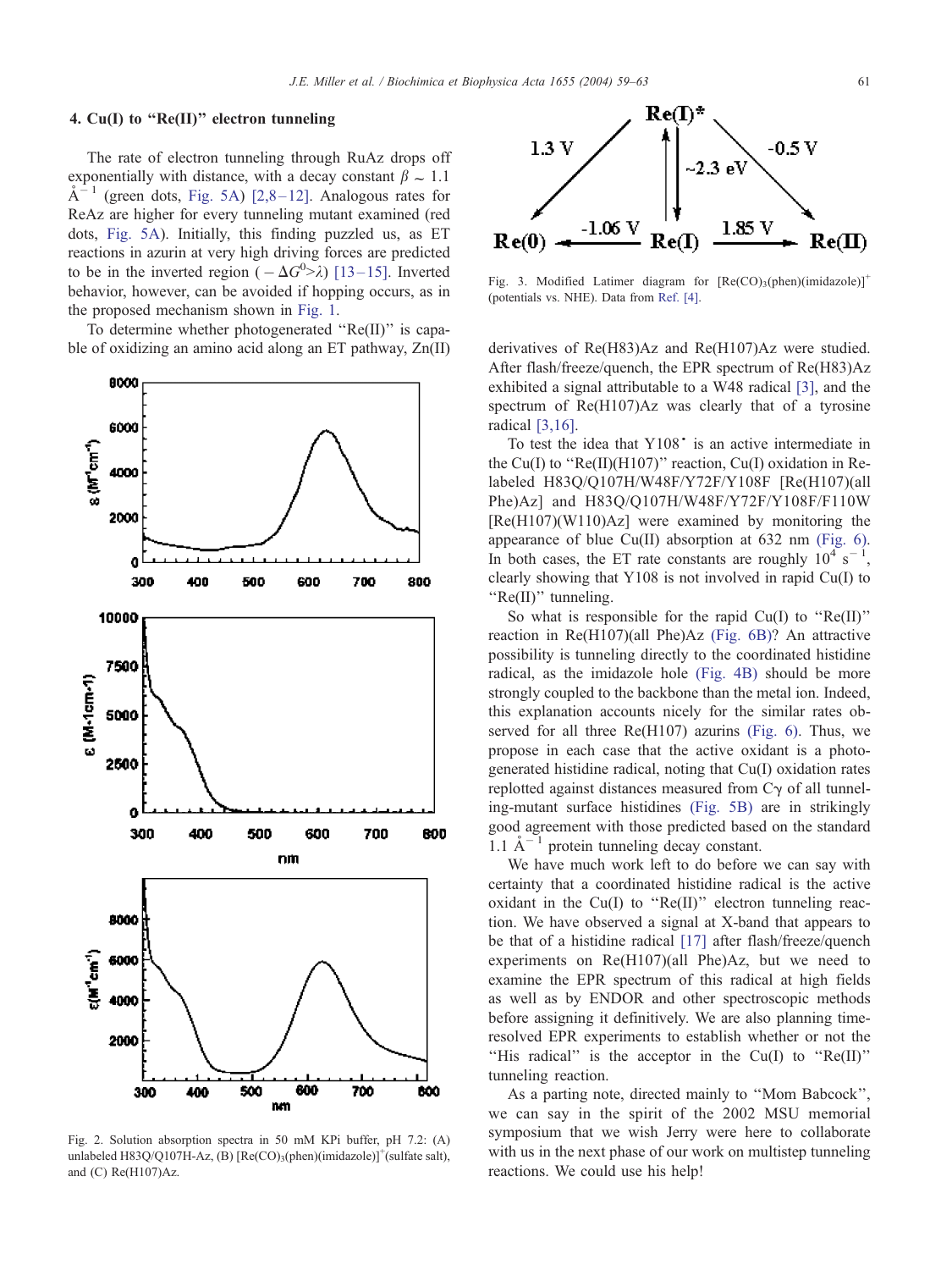<span id="page-3-0"></span>

Fig. 4. Natural orbitals for the singly occupied levels of (A)  $[Re(II)(CO)_3(phen) (imidazole)]^2$ <sup>+</sup> and (B)  $[Re(II)(CO)_3(phen) (imidazolate)]^+$ , showing radical character moving from the Re to the imidazole upon ligand deprotonation. Spin densities (A/B) are Re (0.81/0.25), imidazole (0.09/0.71). Structures were optimized at the B3LYP/LANL2DZ level using Gaussian 98 (Revision A.11.4).

#### Acknowledgements

Our research on electron tunneling in proteins is supported by NIH grant DK19038.



Fig. 5. (A) Electron tunneling timetables for Cu(I) to Ru(III) and ''Re(II)'' reactions in azurins: (A) Ru-Cu  $\left(\bigcirc\right)$  and Re-Cu  $\left(\bigcirc\right)$  distances; (B) Ru-Cu ( $\odot$ ) and C $\gamma$ (histidine)-Cu [ReAz] ( $\odot$ ) distances. Inset: C $\gamma$ -Cu distance in Re(H107)(Y108)Az. Numbering corresponds to surface histidine positions. Distances are from crystal structures or models derived from crystal structures [2,3,9,11,12,15].

#### References

- [1] H.B. Gray, J.R. Winkler, Electron tunneling in metalloproteins, J. Inorg. Biochem. 74 (1999) 27.
- [2] J.R. Winkler, A.J. Di Bilio, N.A. Farrow, J.H. Richards, H.B. Gray, Electron tunneling in biological molecules, Pure Appl. Chem. 71 (1999) 1753 – 1764.
- [3] A.J. Di Bilio, B.R. Crane, W.A. Wehbi, C.N. Kiser, M.M. Abu-Omar, R.M. Carlos, J.H. Richards, J.R. Winkler, H.B. Gray, Properties of photogenerated tryptophan and tyrosyl radicals in structurally characterized proteins containing rhenium(I) tricarbonyl diimines, J. Am. Chem. Soc. 123 (2001) 3181 – 3182.
- [4] W.B. Connick, A.J. Di Bilio, M.G. Hill, J.R. Winkler, H.B. Gray, Tricarbonyl(1,10-phenanthroline)(imidazole)rhenium(I): a powerful photooxidant for investigations of electron tunneling in proteins, Inorg. Chim. Acta 240 (1995) 169-173.
- [5] M.J. Bjerrum, D.R. Casimiro, I.J. Chang, A.J. Di Bilio, H.B. Gray, M.G. Hill, R. Langen, G.A. Mines, L.K. Skov, J.R. Winkler, D.S. Wuttke, Electron transfer in ruthenium-modified proteins, J. Bioenerg. Biomembranes 27 (1995) 295 – 302.
- [6] J. Stubbe, W.A. van der Donk, Protein radicals in enzyme catalysis, Chem. Rev. 98 (1998) 705 – 762.
- [7] C. Tommos, J.J. Skalicky, D.L. Pilloud, A.J. Wand, P.L. Dutton, De novo proteins as models of radical enzymes, Biochemistry 38 (1999) 9495 – 9507.
- [8] R. Langen, I.J. Chang, J.P. Germanas, J.H. Richards, J.R. Winkler, H.B. Gray, Electrontunneling in proteins—coupling through a betastrand, Science 268 (1995) 1733 – 1735.
- [9] R. Langen, J.L. Colon, D.R. Casimiro, T.B. Karpishin, J.R. Winkler, H.B. Gray, Electron tunneling in proteins: role of the intervening medium, J. Biol. Inorg. Chem. 1 (1996) 221 – 225.
- [10] J.J. Regan, A.J. Di Bilio, R. Langen, L.K. Skov, J.R. Winkler, H.B. Gray, J.N. Onuchic, Electron tunneling in azurin—the coupling across a beta-sheet, Chem. Biol. 2 (1995) 489 – 496.
- [11] H.B. Gray, J.R. Winkler, Electron transfer in proteins, Annu. Rev. Biochem. 65 (1996) 537 – 561.
- [12] H.B. Gray, J.R. Winkler, Electron Transfer in Metalloproteins, vol. 3. Wiley-VCH, Weinheim, 2001.
- [13] A.J. Di Bilio, M.G. Hill, N. Bonander, B.G. Karlsson, R.M. Villahermosa, B.G. Malmstrom, J.R. Winkler, H.B. Gray, Reorganization energy of blue copper: effects of temperature and driving force on the rates of electron transfer in ruthenium- and osmium-modified azurins, J. Am. Chem. Soc. 119 (1997) 9921 – 9922.